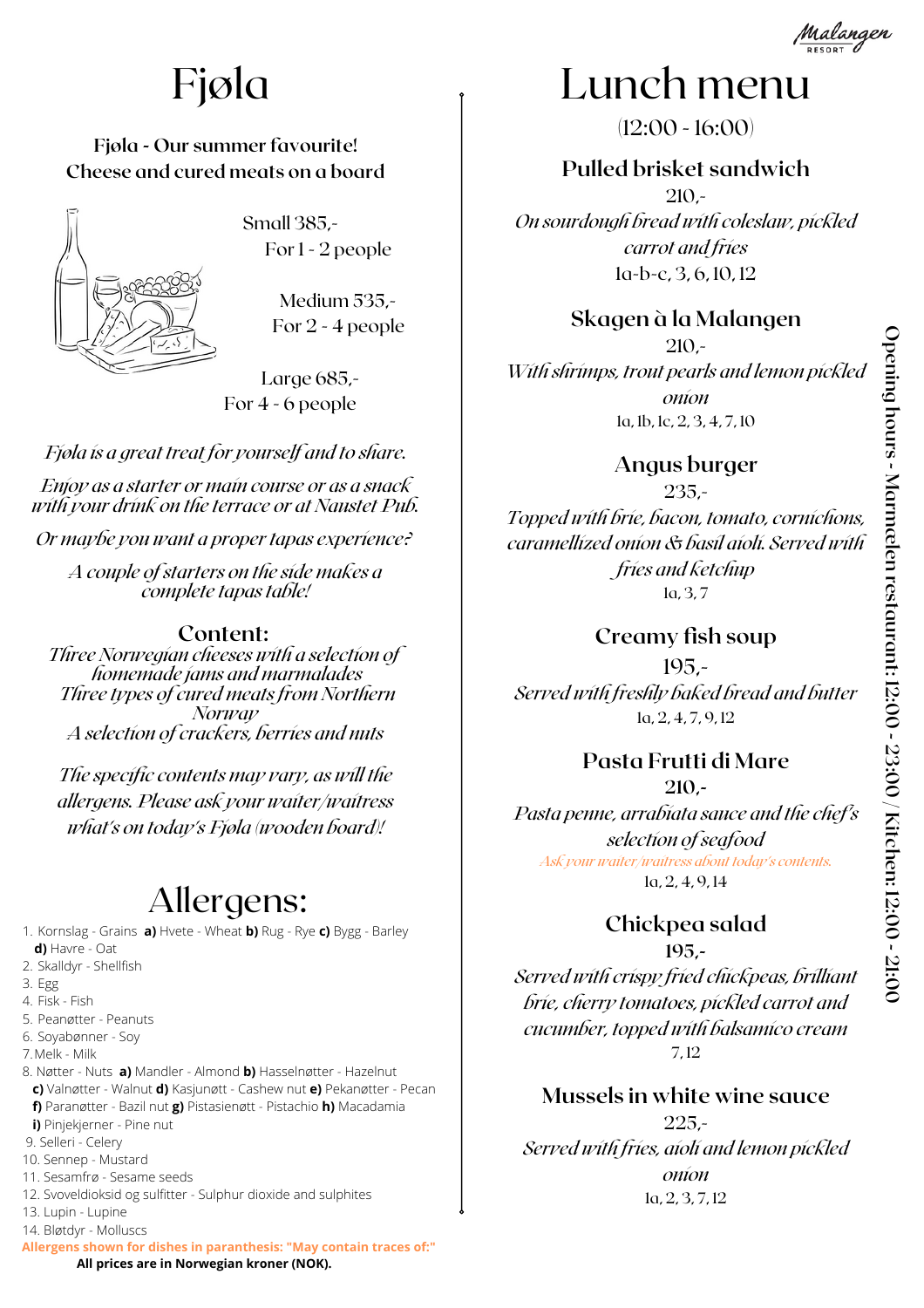

## Starter

(16:00 - 21:00)

**Salmon Ceviche** 145,- *Served with freshly baked bread and olive oil* 1a, 2, 4

**Creamy fish soup** 95,- *Served with shrimp, freshly baked bread and butter* 1a, 2, 4, 7, 9, 12

**Bivrost Gin-cured reindeer** 165,- *Reindeer meat cured in fresh herbs and Bivrost Gin (Aurora Spirit). Served with black currant coulis and rosemary* 12

**Mussels in white wine sauce** 110,- *Served with freshly baked bread and aioli* 1a, 2, 3, 7, 12

**Asparagus with Bufar** 95,- *Grilled asparagus with cheese sauce made from Bufar* 7

### *Local food*

We source ingredients from local farms, producers and hunters. Our kitchen prepares delicious dishes using the entire animal. Ask your waiter/waitress about today's special dish.

## Main course

**Creamy fish soup 195,-** *With the best fish and mussels of the season, served with freshly baked bread and butter* 1a, 2, 4, 7, 9, 12 (16:00 - 21:00)

**Grilled Stock fish** 355,- *Halvors Tørrfisk grilled with ramson butter, served with small potatoes, radish, black currant sauce and caramelized umberto ham* 3, 4, 7, 12

**Mussels in white wine sauce** 225,- *Served with fries, aioli og lemon pickled onion* 1a, 2, 3, 7, 12

**Angus sliders with Nidelven Blå** 225,- *Angus mini burgers with blue cheese from Gangstad Gårdsysteri, aioli, caramelized onion, tomato, lettuce and pickled onion. Served with homemade red pepper ketchup and fries* 1a, 3, 7, 11, 12

**Catch of the Day** *Served with the chef's selection of sides Ask your waiter/waitress about today's contents. The price will vary.* 4

**Entrecôte of veal** 355,- *Served with caramelized Jerusalem artichoke puree, honey baked tomatoes, asparagus, ramson butter and whiskey sauce* 3, 7, 10, 11

**Fried chicken** 345,- *Served with mashed potatoes, salsa amarilla and basil aioli*  $1a, 3, 7, 12, 6$ 

**Grilled Halloumi** 210,- *Served with sweet potato fries, ramson butter, grilled asparagus and green kale salad* 3, 7, 12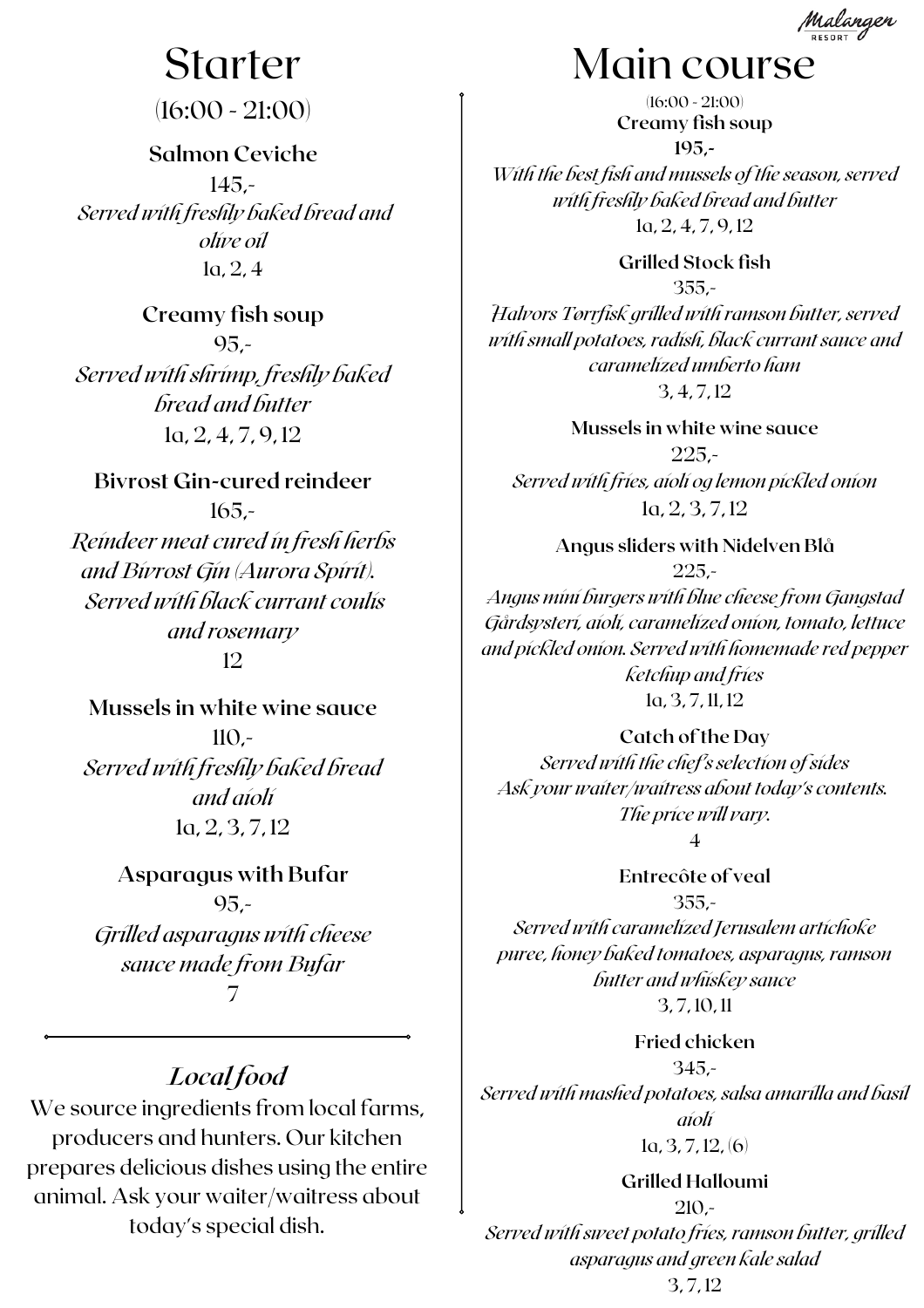**Panna Cotta** 145,- *With rhubarb, strawberry and basil* 7

**Lemon tart** 155,- *Baked lemon tart with meringue* 1a, 3, 7

#### **Chocolate tart**

165,- *Brownie base, chocolate fromage and passion fruit ganache, topped with caramelized pistachio* 1a, 7, 8g

#### **Grilled nectarine**

145,- *Honey glazed nectarine grilled with Balsfjord Summer Honey (Honning i Nord), served with vanilla ice cream* 1a, 7

> **Strawberry sorbet 165,-** Topped with rosé and rose leaves 12, contains alcohol





**Fish n' Chips** 125,- *With salad and fries* 1a, 4, 7 , 10

**Pancakes**

135,- *With caramelized cured ham and strawberry* 1a, 7

**Mini pizza**

185,- *Mild pizza with ham and cheese* 1a, 7

**Pasta Carbonara**

135,- *Penne pasta with creamy cheese sauce and bacon* 1a, 7

**Mini steak** 185,- *Small steak served with vegetables and fries*

> **Fried chicken** 185,- *Salad and fries*  $1a, 3, 7, 12, 6$

> > **Burger** 185,- 1a, 7

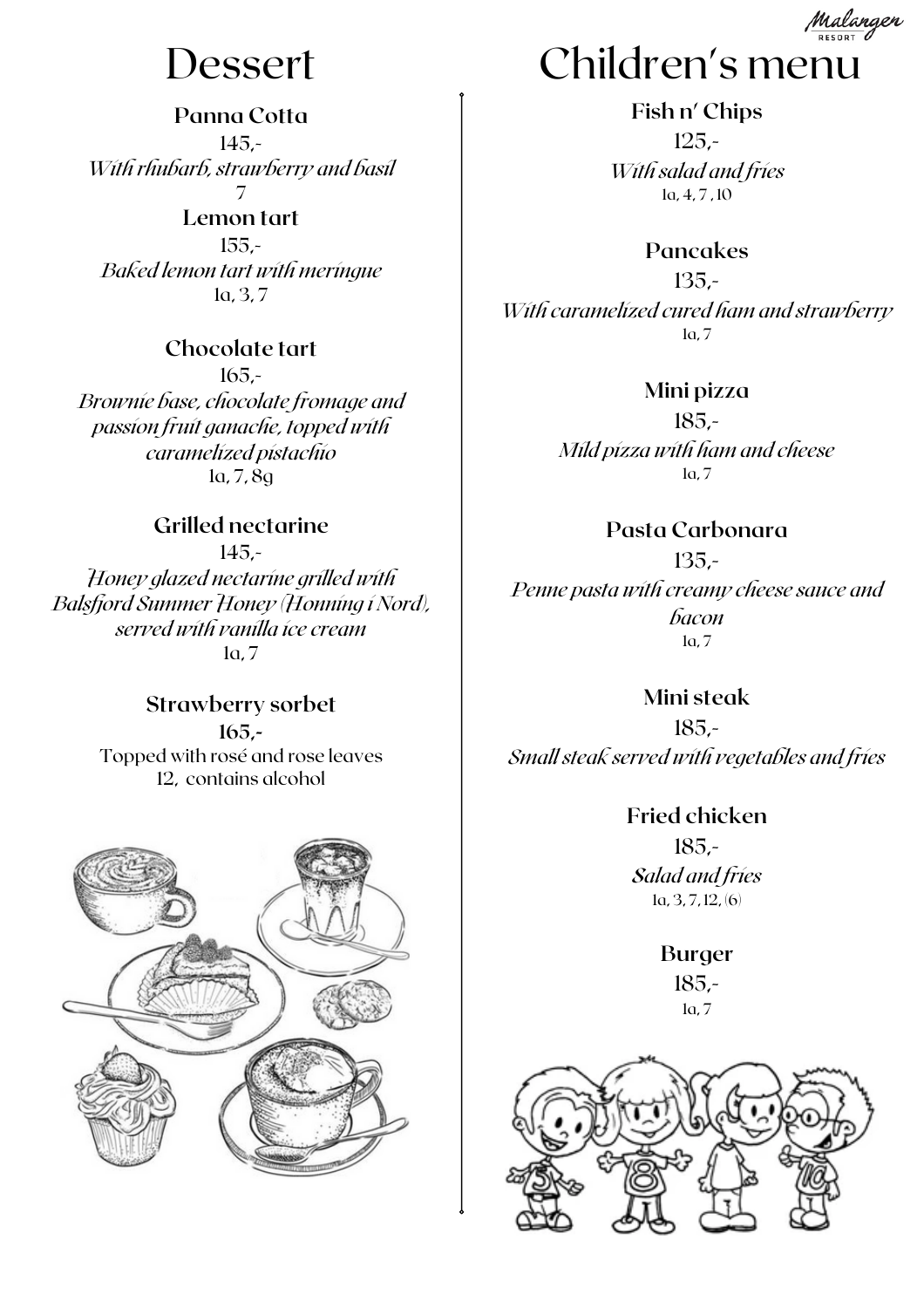Malangen

# Alcohol free

| 1c          |  |
|-------------|--|
|             |  |
| la, lc      |  |
|             |  |
|             |  |
| $1a$ , $1c$ |  |
|             |  |
|             |  |
|             |  |
| $1a$ , $1c$ |  |
|             |  |
|             |  |
| la, lc      |  |
|             |  |
|             |  |
| la. le      |  |

## Mineral water

|--|--|--|

|--|--|--|--|

| Coca Cola, Fanta, Sprite |  |
|--------------------------|--|
|                          |  |
|                          |  |

Bonaqua 

| San Pelegrino |  |
|---------------|--|
|               |  |

| Premium juice |  |
|---------------|--|
|               |  |
|               |  |
|               |  |

### Beer

| Mack pilsner - draught beer                       |
|---------------------------------------------------|
|                                                   |
| Mack Isbjørn Lite - draught beer                  |
| 1c                                                |
| $1a$ , $1c$                                       |
| $1a$ , $1c$                                       |
| Erdinger Weissbier (BT 0.51.)130,-<br>$1a$ , $1c$ |
| Erdinger Dunkel (BT 0.51.)135,-<br>$1a$ , $1c$    |
| Kronenbourg Blanc (BT 0.331.)123,-<br>$1a$ , $1c$ |
| 1c                                                |
| 1c                                                |
| $1c-d.7$                                          |
|                                                   |
| Cider<br>1c                                       |
| Kopparberg Strawberry/lime (BT 0.33)120,<br>12    |

Mack Ginger and Chilli (BT 0.331.)..............109,- $1a$ ,  $1c$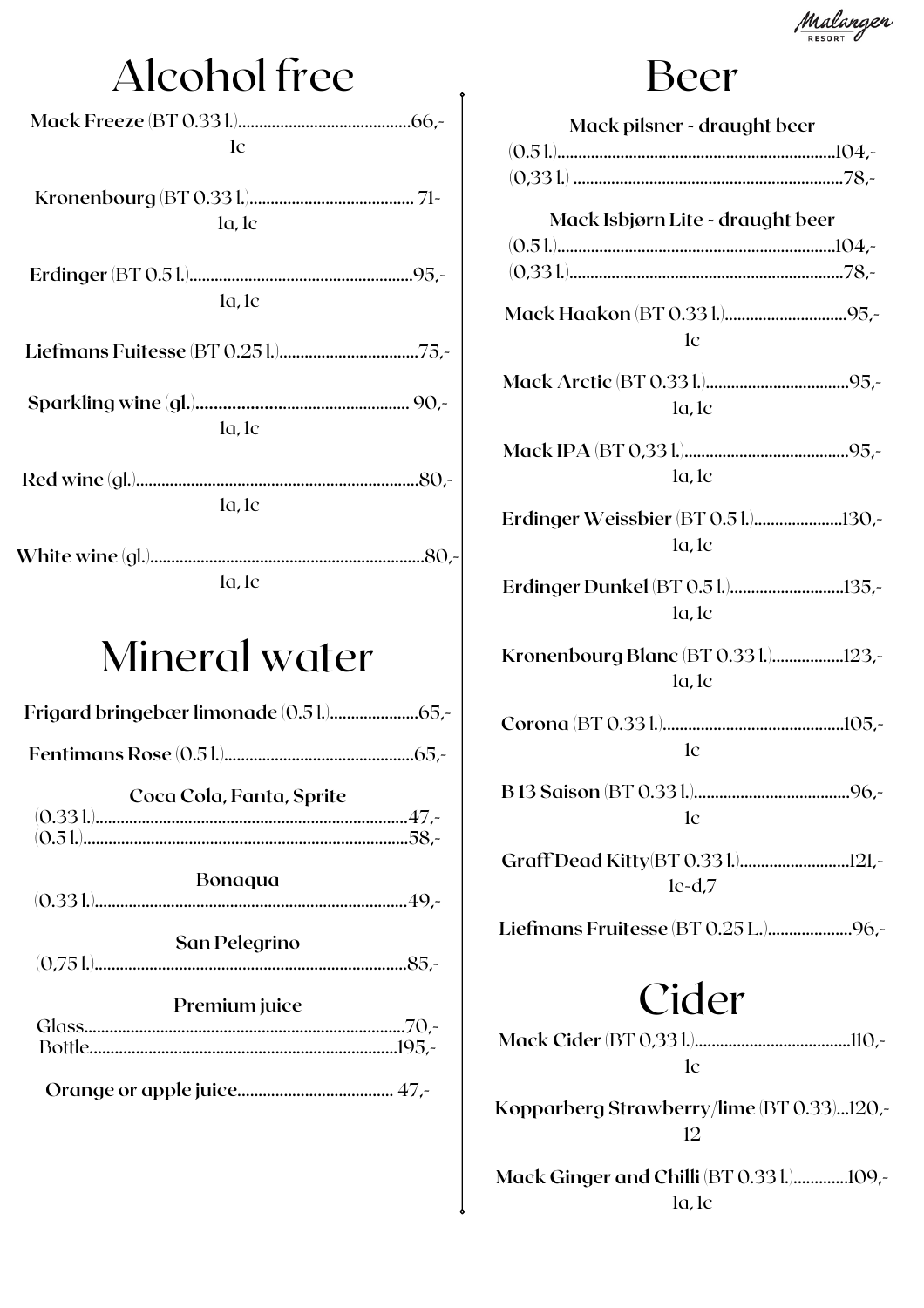## Sparkling wine

**Prosecco** gl. 110,- bt. 495,- (12) **Ayala Brut Vintage** bt. 775,- (12) **Bollinger Brut Special Cuvee** bt. 1.195,- (12) **Henriot Blanc de Blancs** bt. 1.290,- (12) **Dom Perignon Brut (2008)** bt. 2.950,- (12) **Dom Perignon Brut Magnum (2008)** bt. 8.500,- (12) Port **Fiin Gammel Portviin (POR)**

*Tawny* gl. 120,- (12) **Graham's (POR)** *Tawny 20 year old* gl. 185,- (12)





## White wine

**Riesling Vom Kalkstein (GER)** *Riesling* gl. 120,- bt. 540,- (12)

> **Santi (ITA)** *Pinot Grigio* gl. 135,- bt. 620,- (12)

**Fevre Petit Chablis (FRA)** *Chardonnay* gl. 140,- bt. 650,- (12)

**Hautes-Côtes Nuits (FRA)** *Chardonnay* gl. 160,- bt. 740,- (12)

> **Cloudy Bay (NZL)** *Sauvignon Blanc* bt. 875,- (12)

**La Chapelle Des Augustin (FRA)** *Sauvignon* Blanc/Sancerre bt. 840,- (12)

**Chablis Grand Cru Bougros (FRA)** *Chardonnay* bt. 1490,- (12)

### **Rosé**

**La Croisade (FRA)** *Cinsault* gl. 120,- bt. 550,- (12)